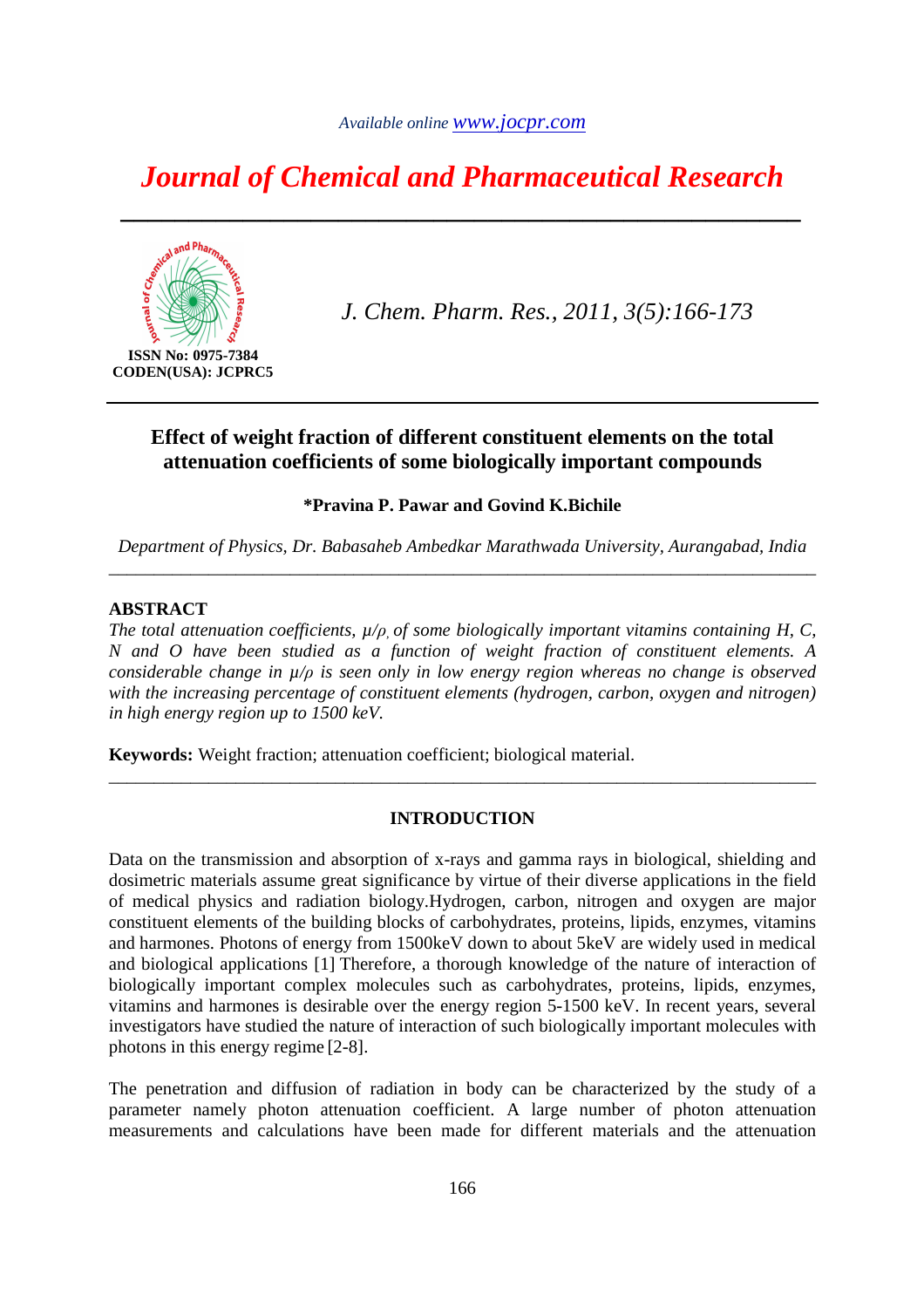coefficient has been studied as a function of different parameters. The attenuation coefficient measurement studies have to give more attention to materials of biologically interest in the energy range 5-1500keV.

*\_\_\_\_\_\_\_\_\_\_\_\_\_\_\_\_\_\_\_\_\_\_\_\_\_\_\_\_\_\_\_\_\_\_\_\_\_\_\_\_\_\_\_\_\_\_\_\_\_\_\_\_\_\_\_\_\_\_\_\_\_\_\_\_\_\_\_\_\_\_\_\_\_\_\_\_\_\_*

This work gives variation of attenuation coefficient data as a function of weight fraction of different constituents of biologically and medically important compounds like vitamins. Similar work on other H, C, O and N based biologically important compounds have been reported by several workers earlier [2-8] .To our knowledge no reports have been found on vitamins with H, C, O and N as their constituent elements. In addition to this objective it is necessary to understand the nature of interaction of  $\gamma$ -rays with these vitamins with the photons of energy 1500keV down to 5keV which are used in medical application.

Among the various biological materials viz amino acids, fatty acids, proteins carbohydrates etc, the vitamins perform important roles in various physiological functions in the human body. Vitamins are compounds which are vital to our health and longevity. Our body needs these vitamins for growth, function, energy, tissues repair and waste removal.

The work reported here is an attempt to incorporate the physics of photon-atom interactions in to a parametrization for the energy and compositional dependence of  $\gamma$ -ray attenuation coefficient and this would assist in identifying the link to the physical parameters that characterize a material (e.g., atomic density and effective atomic number).

This paper presents the results of the theoretical calculations of the total attenuation coefficients, of some vitamins as a function of weight fraction of constituent elements, and variation of effective atomic number with energy E.(hydrogen, carbon, oxygen and nitrogen).

### **THEORY**

Gamma radiation is the electromagnetic radiation emitted in nuclear transitions and its energy lies in the range from a few keV to several MeV. X-rays are emitted in electronic transitions in atoms. Gamma radiations interact with matter predominantly by photoelectric effect, the Compton scattering and pair production process [9] .In the photoelectric effect, the photon is absorbed by a bound electron which is ejected out of the atom. When a photon of energy  $E_y$ interacts with the K shell electron whose binding energy is  $B_k$ , the electron is emitted with energy  $E_e = E_\gamma - B_k$ . Such a process is known as the K shell photoelectric effect. The K shell photoelectric effect is proportional to  $Z^4 / E_\gamma^3$ , where Z is the atomic number of the target; it is significant for high –Z elements and for low energy photons.

In the Compton scattering, a gamma photon interacts with a free electron and transfers part of its energy to the struck electron which is ejected out of the atom. The energy of a scattered photon depends on the angle of scattering. The probability for Compton scattering depends on electron density in the target which is proportional to Z/A, where A is the mass number of the target.

In the pair production process the gamma photon interacts with the Coulomb field of the nucleus and produces an electron–positron pair. The minimum energy required to produce an electronpositron pair is 1.02 MeV, because the sum of rest mass energies of the electron and the positron is 1.02 MeV.If gamma photon energy is greater than 1.02 MeV the excess energy is shared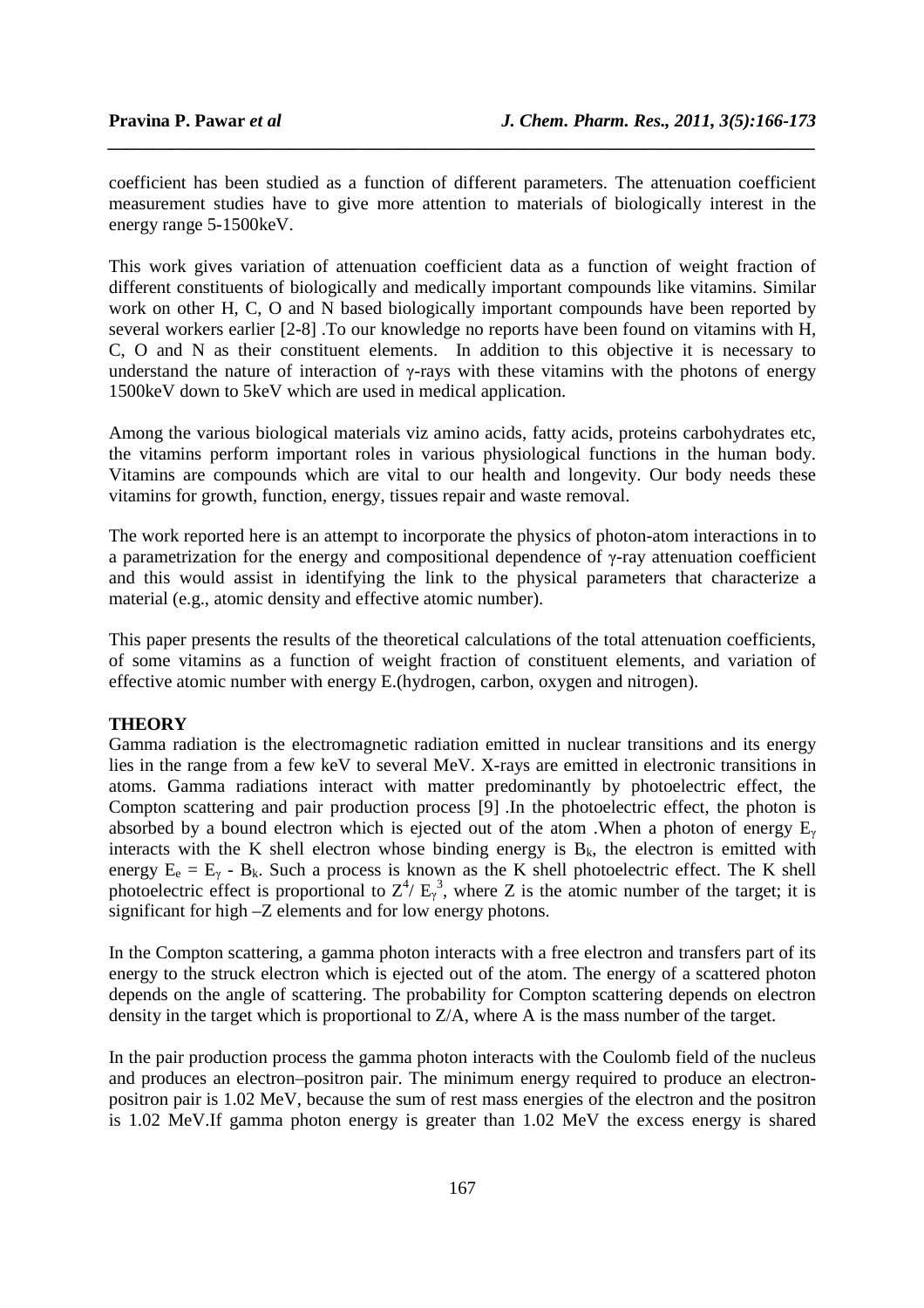between the electron and the positron in the form of kinetic energy. As the probability of this interaction is proportional to the square of the atomic number of the target, it is predominant in high-Z material.

*\_\_\_\_\_\_\_\_\_\_\_\_\_\_\_\_\_\_\_\_\_\_\_\_\_\_\_\_\_\_\_\_\_\_\_\_\_\_\_\_\_\_\_\_\_\_\_\_\_\_\_\_\_\_\_\_\_\_\_\_\_\_\_\_\_\_\_\_\_\_\_\_\_\_\_\_\_\_*

When a monoenergetic beam of gamma photons is incident on a target, some photons are removed from the beam due to the process mentioned above. Thus the transmitted beam is attenuated. The extent of attenuation depends, for the given elemental target, on the photon energy. If a beam of monoenergetic gamma photons of intensity  $I_0$  is incident on a target of thickness t, the transmitted intensity  $I_t$  decreases exponentially as [10]

$$
I_t / I_0 = e^{-\mu t} = e^{-\mu/\rho(t)} = e^{-N\sigma} \t{,} \t(1)
$$

where  $\mu$  (cm<sup>-1</sup>) is the linear attenuation coefficient,  $\mu/\rho$ (cm<sup>2</sup> g<sup>-1</sup>) is the mass attenuation coefficient, t (cm) is the thickness of the target,  $\rho t$  (g cm<sup>-2</sup>) is the mass thickness,  $\sigma$ (cm<sup>2</sup>) is the atomic cross section and N is the number of atoms per  $cm<sup>2</sup>$  of the target. The linear attenuation coefficient  $\mu$  is the probability per unit length that an incident gamma photon interacts with the target material, the mass attenuation coefficient  $\mu/\rho$  is the probability per unit areal density that an incident gamma photon interacts with the target material, and  $\sigma$  is the cross section offered by an atom for interaction with the incident gamma photon. By determining experimentally  $I_t$  and  $I_0$ for a given target thickness t, one can determine  $\mu/\rho$  using relation:

$$
\mu / \rho = t^{-1} \ln (I_0 / I_t). \tag{2}
$$

The total atomic cross section  $\sigma_{tot}$  is related to  $\mu/\rho$  by

$$
\sigma_{\text{tot}}\left(\text{cm}^2/\text{g}\right) = \mu/\rho\left(\text{cm}^2/\text{g}\right) \times \text{u}\left(\text{g}\right) \times \text{A},\tag{3}
$$

where u (g) is the atomic mass unit which is  $(1/12)$  th of the mass of the carbon atom  $(1.6605402)$ x 10<sup>-24</sup> g) and A is the atomic weight of the target element. The total atomic cross section  $\sigma_{tot}$  is the sum over the cross sections for the photoelectric effect, the Compton scattering and pair production processes.

In this work an attempt has been made to study the effect of H, C, N, and O weight fractions on the mass attenuation coefficients, $\mu/\rho$  of biological materials such as vitamins which are listed in table 1.

The mass attenuation coefficients,  $\mu/\rho$ , of biological materials such as vitamins have been computed in the energy range 10 keV to 1500keV using a software program [11].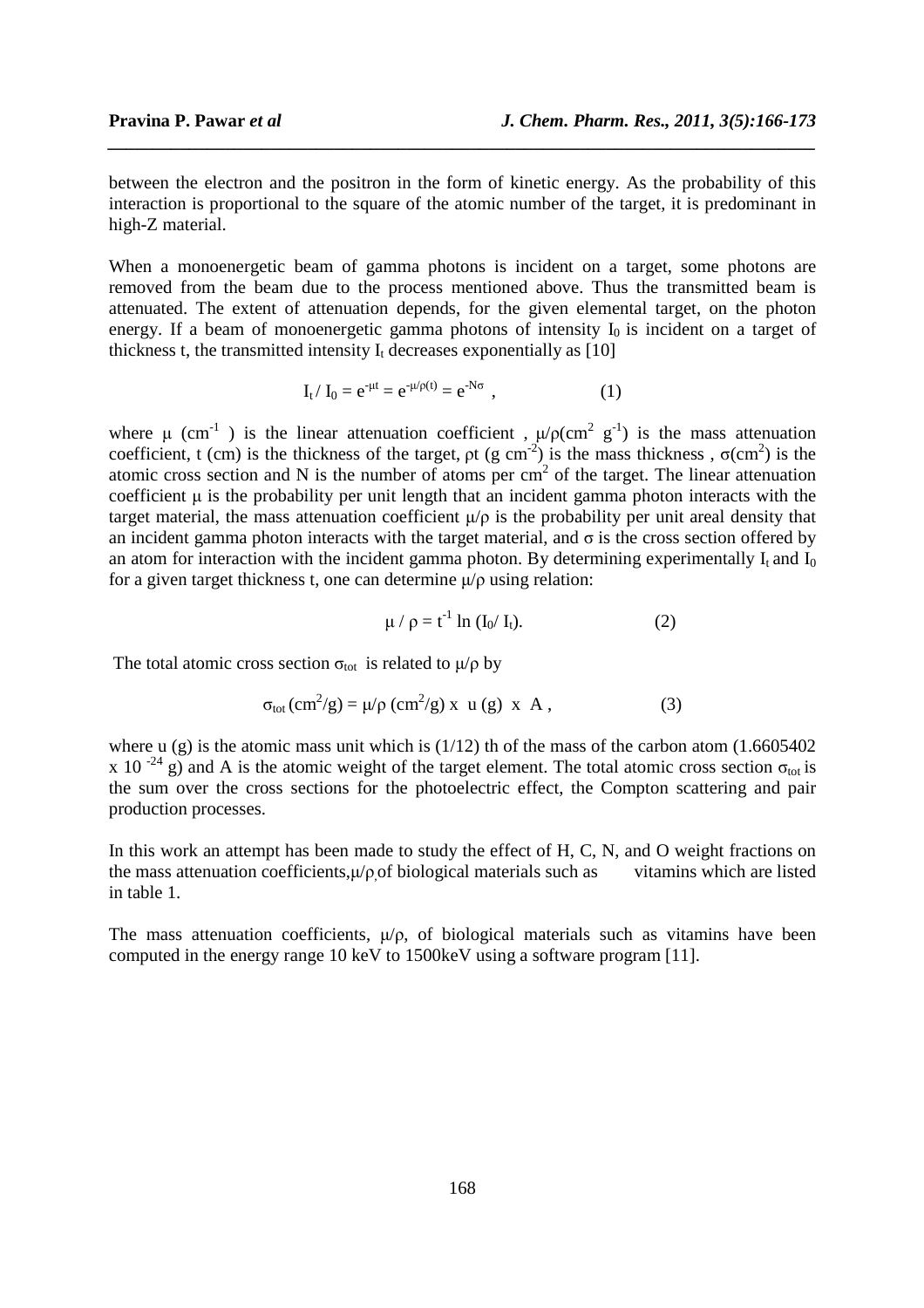| Material                                                       | Effective atomic number Z <sub>eff</sub> at |           |           |           |          | Change in weight fraction of |                |           |                       |
|----------------------------------------------------------------|---------------------------------------------|-----------|-----------|-----------|----------|------------------------------|----------------|-----------|-----------------------|
|                                                                | 6.4keV                                      | 13.95 keV | 17.74 keV | 24.14 keV | 81 keV   | $\rm H\%$                    | $\mathrm{C}\%$ | $\rm O\%$ | ${\bf N}\%$           |
| Vitamin $B_3$                                                  | 1.73                                        | 1.63      | 1.30      | 0.86      | 0.02     | 35.71                        | 42.86          | 14.23     | 7.14                  |
| $C_6H_5NO_2$<br>Vitamin B <sub>9</sub><br>$C_{19}H_{19}N_7O_6$ | 1.27                                        | 1.18      | 0.89      | 0.54      | $0.01\,$ | 37.25                        | 37.25          | 11.76     | 13.73                 |
| Vitamin C<br>$C_{20}H_{30}O$                                   | 1.97                                        | 1.88      | 1.52      | 1.01      | 0.04     | 40.00                        | 30.00          | 30.00     | $\qquad \qquad - - -$ |
| Vitamin $B_2$<br>$C_{17}H_{20}N_4O_6$                          | 1.29                                        | 1.22      | 0.92      | 0.55      | $0.01\,$ | 42.55                        | 36.17          | 12.77     | 8.51                  |
| Vitamin $B_1$<br>$C_{12}H_{17}N_{50}4S$                        | 1.64                                        | 1.57      | 1.22      | 0.74      | $0.01\,$ | 43.59                        | 30.77          | 10.27     | 12.82                 |
| Vitamin P<br>$C_{28}H_{34}O_{15}$                              | 1.17                                        | 1.09      | 0.81      | 0.48      | 0.01     | 44.16                        | 36.36          | 19.48     | $\cdots$              |
| Vitamin K<br>$C_{13}H_{16}CINO$                                | 2.69                                        | 2.77      | 2.36      | 1.70      | 0.10     | 48.48                        | 39.39          | 3.03      | 3.03                  |
| Vitamin $B_6$<br>$C_8H_{11}NO_3$                               | 1.56                                        | 1.42      | 1.08      | 0.73      | 0.01     | 50.00                        | 33.33          | 8.33      | 8.33                  |
| Vitamin $B_5$<br>$C_{18}H_{32}CaN_2O_{10}$                     | 1.84                                        | 1.79      | 1.42      | 0.91      | $0.01\,$ | 53.13                        | 28.13          | 15.63     | 3.13                  |
| Vitamin A<br>$C_{20}H_{30}O$                                   | 1.16                                        | 1.09      | 0.83      | 0.51      | $0.01\,$ | 58.82                        | 39.22          | 1.96      | $\frac{1}{2}$         |
| Vitamin D<br>$C_{28}H_{44}O$                                   | 1.06                                        | 0.99      | 0.74      | 0.44      | $0.01\,$ | 61.11                        | 37.50          | 1.39      | $\qquad \qquad - - -$ |
| Vitamin E<br>$C_{29}H_{50}O_2$                                 | 1.04                                        | 0.97      | 0.73      | 0.43      | $0.01\,$ | 61.73                        | 35.80          | 2.47      | $\qquad \qquad - - -$ |

| Table 1. Effective atomic number $Z_{\text{eff}}$ and change in weight fraction of H, C, O and N of vitamins. |  |  |  |  |
|---------------------------------------------------------------------------------------------------------------|--|--|--|--|
|                                                                                                               |  |  |  |  |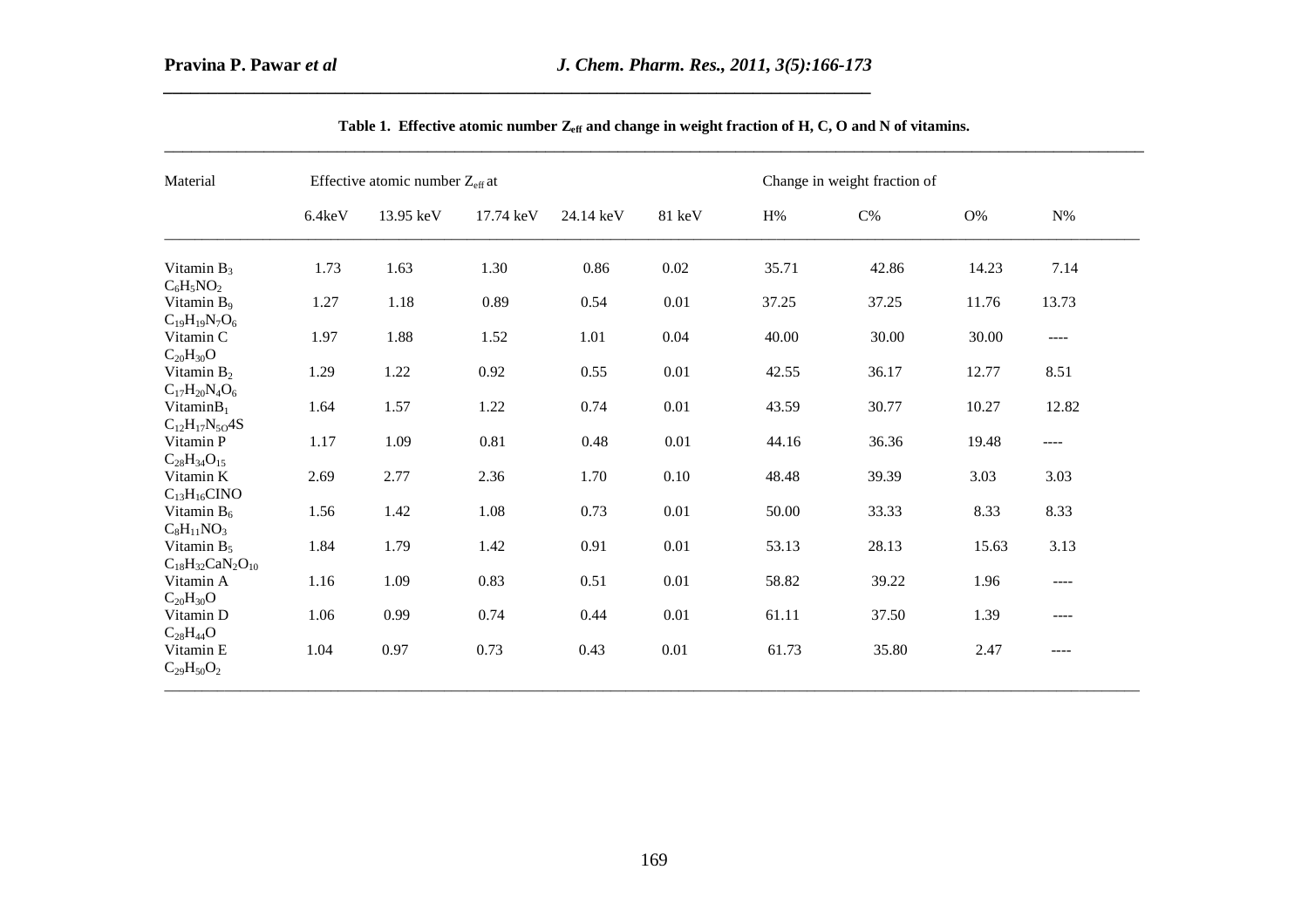

*\_\_\_\_\_\_\_\_\_\_\_\_\_\_\_\_\_\_\_\_\_\_\_\_\_\_\_\_\_\_\_\_\_\_\_\_\_\_\_\_\_\_\_\_\_\_\_\_\_\_\_\_\_\_\_\_\_\_\_\_\_\_\_\_\_\_\_\_\_\_\_\_\_\_\_\_\_\_*

-- 13.95KeV -- 17.74KeV -- + - 24.14KeV -- + - 81KeV

**Fig.1** Plot of  $\mu/\rho$  (cm $^2$ /g) vs. hydrogen weight fraction at some energies for vitamins B3, B9, B2, B1, B6 andB5 **having increasing H% weight fraction.** 



**Fig.2** Plot of  $\mu/\rho$  (cm<sup>2</sup>/g) vs. carbon weight fraction at some energies for vitamins B<sub>5</sub>, B1, B6, B2, B9 andB<sub>3</sub> **having increasing C % weight fraction.**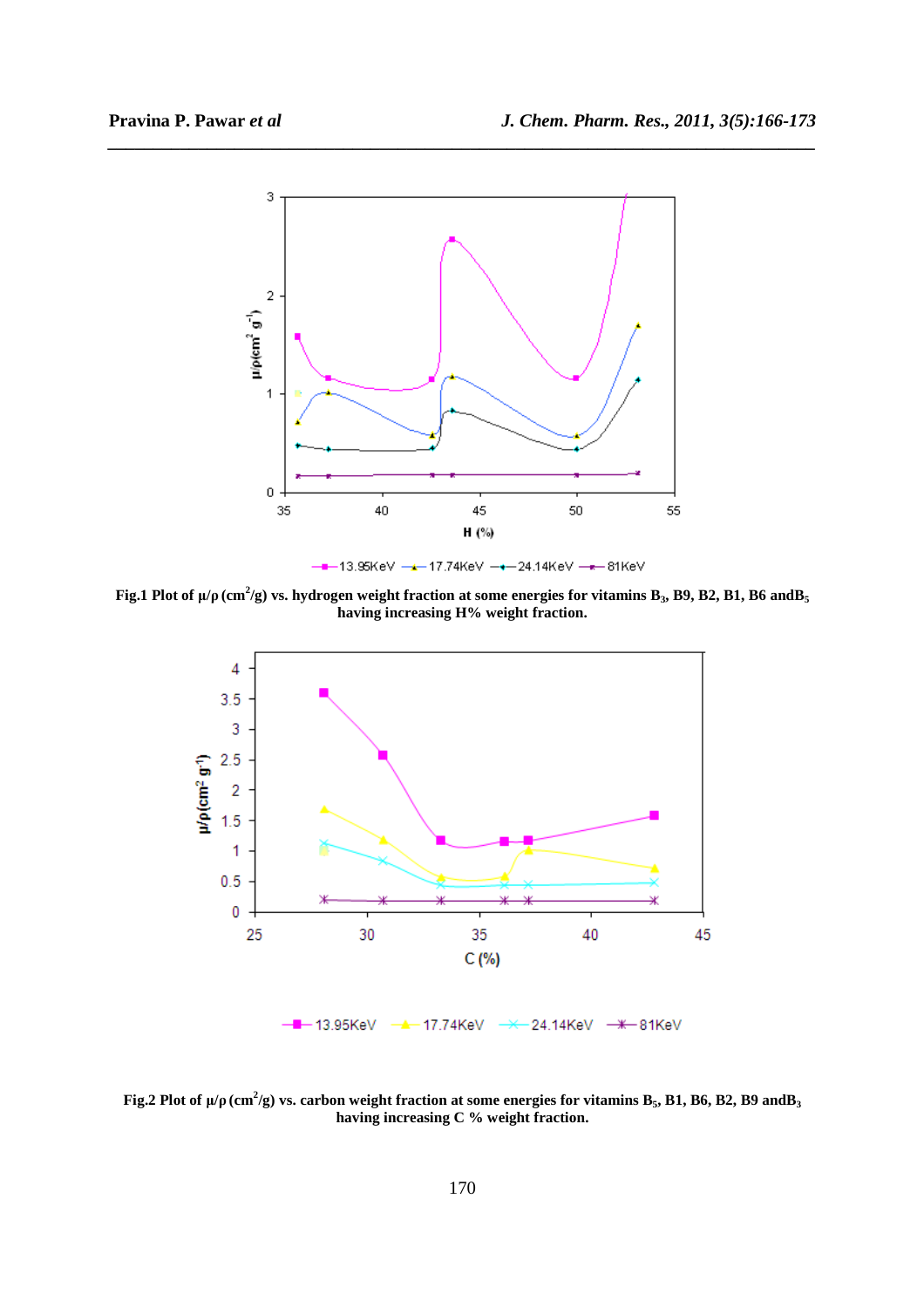

*\_\_\_\_\_\_\_\_\_\_\_\_\_\_\_\_\_\_\_\_\_\_\_\_\_\_\_\_\_\_\_\_\_\_\_\_\_\_\_\_\_\_\_\_\_\_\_\_\_\_\_\_\_\_\_\_\_\_\_\_\_\_\_\_\_\_\_\_\_\_\_\_\_\_\_\_\_\_*

Fig.3 Plot of  $\mu/\rho$  (cm $^2$ /g) vs. oxygen weight fraction at some energies for vitamins  $B_6$ , $B_1$ , $B_9$ , $B_2$ , $B_3$  and $B_5$  having **increasing O % weight fraction.** 



**Fig.4** Plot of  $\mu/\rho$  (cm<sup>2</sup>/g) vs. nitrogen weight fraction at some energies for vitamins B<sub>5</sub>, B3, B6, B2, B1 and B<sub>9</sub> **having increasing N % weight fraction.**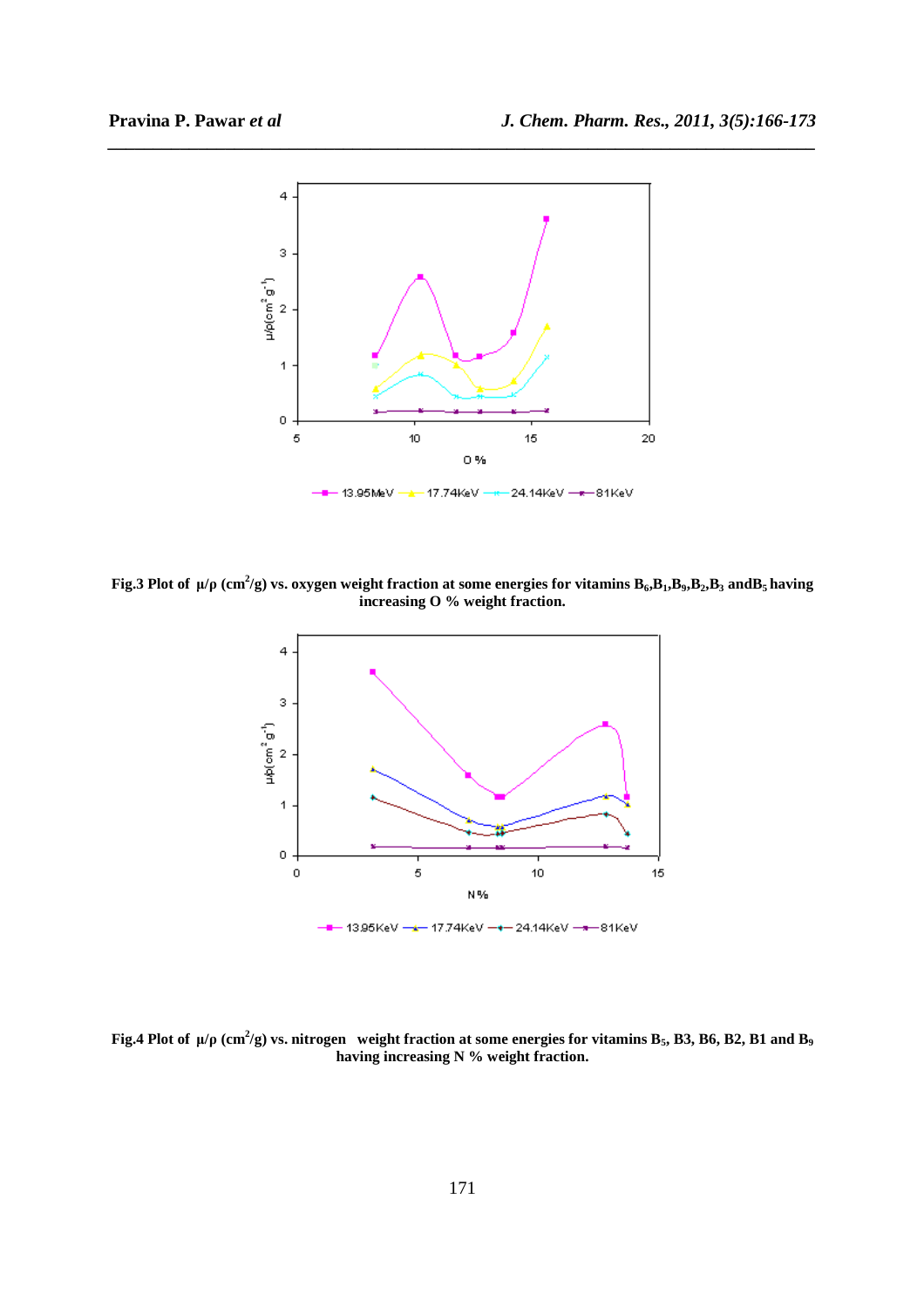### **RESULTS AND DISCUSSION**

*\_\_\_\_\_\_\_\_\_\_\_\_\_\_\_\_\_\_\_\_\_\_\_\_\_\_\_\_\_\_\_\_\_\_\_\_\_\_\_\_\_\_\_\_\_\_\_\_\_\_\_\_\_\_\_\_\_\_\_\_\_\_\_\_\_\_\_\_\_\_\_\_\_\_\_\_\_\_*

The mass attenuation coefficients,  $\mu/\rho$  of biological materials such as vitamins were computed in the energy range 5 to 1500 keV. The total interaction cross section of the chosen biological materials were computed with the help of a convenient and state -of -the–art computer program [11] named XCOM: 'Photon cross sections on a Personal Computer', in the energy range 5to 1500keV. The variation of the computed values of  $\mu/\rho$  due to weight fractions of different constituent elements is shown graphically (Fig.1-4) for the energy range 13.95keV-81 keV as there is no considerable change in  $\sigma_{tot}$  values above 81 keV. Table 1 gives effective atomic numbers ( $Z_{\text{eff}}$ ) and change in weight fraction of H, C, O and N of vitamins. The values of  $Z_{\text{eff}}$ have been calculated in the present energy range  $[8]$ . It is observed that the value of  $Z_{\text{eff}}$  decreases with increase in energy.

Fig.1 depicts the plot of  $\mu/\rho$  (cm<sup>2</sup>/g) vs. hydrogen weight fraction for different energies. From this graph, it is seen that at low energy there is a large value of  $\mu/\rho$  and as energy increases there is a decrease in the value of  $\sigma_{\text{tot}}$ . For photon with energy 6.4 keV the  $\mu/\rho$  is 13.47 cm<sup>2</sup>/g where as for 1330 keV photons the  $\mu/\rho$  value is 0.06 cm<sup>2</sup>/g. The variation of  $\mu/\rho$  with weight fraction is observed for all energies; the  $\mu/\rho$  values decrease for 35 to 40% hydrogen weight fraction and then increase for 40 to 44% hydrogen weight fraction and after this it goes on decreasing up to 50% hydrogen weight fraction and after this it increases. This is for low energy region (6.4- 24.14keV) and for high energy region (81-1330 keV)  $\mu/\rho$  values are remains nearly constant.

The plot of  $\mu/\rho$  (cm<sup>2</sup>/g) vs. carbon weight fraction at some energies is shown in Fig. 2 In this case at low energies i.e. up to 24.14keV there is a large value of  $\mu/\rho$  and as energy increases there is a decrease in the value of  $\mu/\rho$ . For photon with energy 6.4 keV the  $\mu/\rho$  is 33.9 where as for 1330 keV photons the  $\mu/\rho$  value is 0.052. The variation of  $\mu/\rho$  with carbon weight fraction is observed for all energies (6.4-1330keV); for low energy region (6.4-24.14keV) the  $\mu/\rho$  value decreases from 28 to 34% and then increases up to 43% carbon weight fraction. For energies from 81keV to 1330keV the  $\mu/\rho$  values are nearly remain constant from 28 to 43 % carbon weight fraction.

Fig.3 represents a plot of  $\mu/\rho$  (cm<sup>2</sup>/g) vs. oxygen weight fraction at some energies. Here, in the low energy region, there is a large value of  $\mu/\rho$  and as energy increases there is a decrease in the value of  $\mu/\rho$ . For photon with energy 6.4 keV the  $\mu/\rho$  is 13.33cm<sup>2</sup>/g where as for 1330 keV photons the  $\mu/\rho$  value is 0.058 cm<sup>2</sup>/g. The variation of  $\mu/\rho$  with weight fraction is observed for all energies (6.4-1330 keV); ); for low energy region(6.4 -24.14keV) the  $\mu/\rho$  values increase from 8 to 10 % oxygen weight fraction then decreases up to 12% oxygen weight fraction then after this it goes on increasing up to 16 % oxygen weight fraction .For higher energies 81-1330keV the  $\mu/\rho$  values are nearly remain constant from 8 to 16 % oxygen weight fraction.

Fig. 4 is a plot of  $\mu/\rho$  (cm<sup>2</sup>/g) vs. nitrogen weight fraction at some energies. At low energies up to 24.14keV there is a large value of  $\mu/\rho$  and as energy increases there is a decrease in the value of  $\mu/\rho$ . For photon with energy 6.4 keV the  $\mu/\rho$  is 33.9 cm<sup>2</sup>/g where as for 1330 keV photons the  $\mu/\rho$  value is 0.05 cm<sup>2</sup>/g. The variation of  $\mu/\rho$  with nitrogen weight fraction is observed for all energies (6.4-1330keV); for low energy region (6.4 -24.14keV) the  $\mu/\rho$  values decrease from 3 to 9% nitrogen weight fraction then after this it goes on increasing up to 13 % nitrogen weight